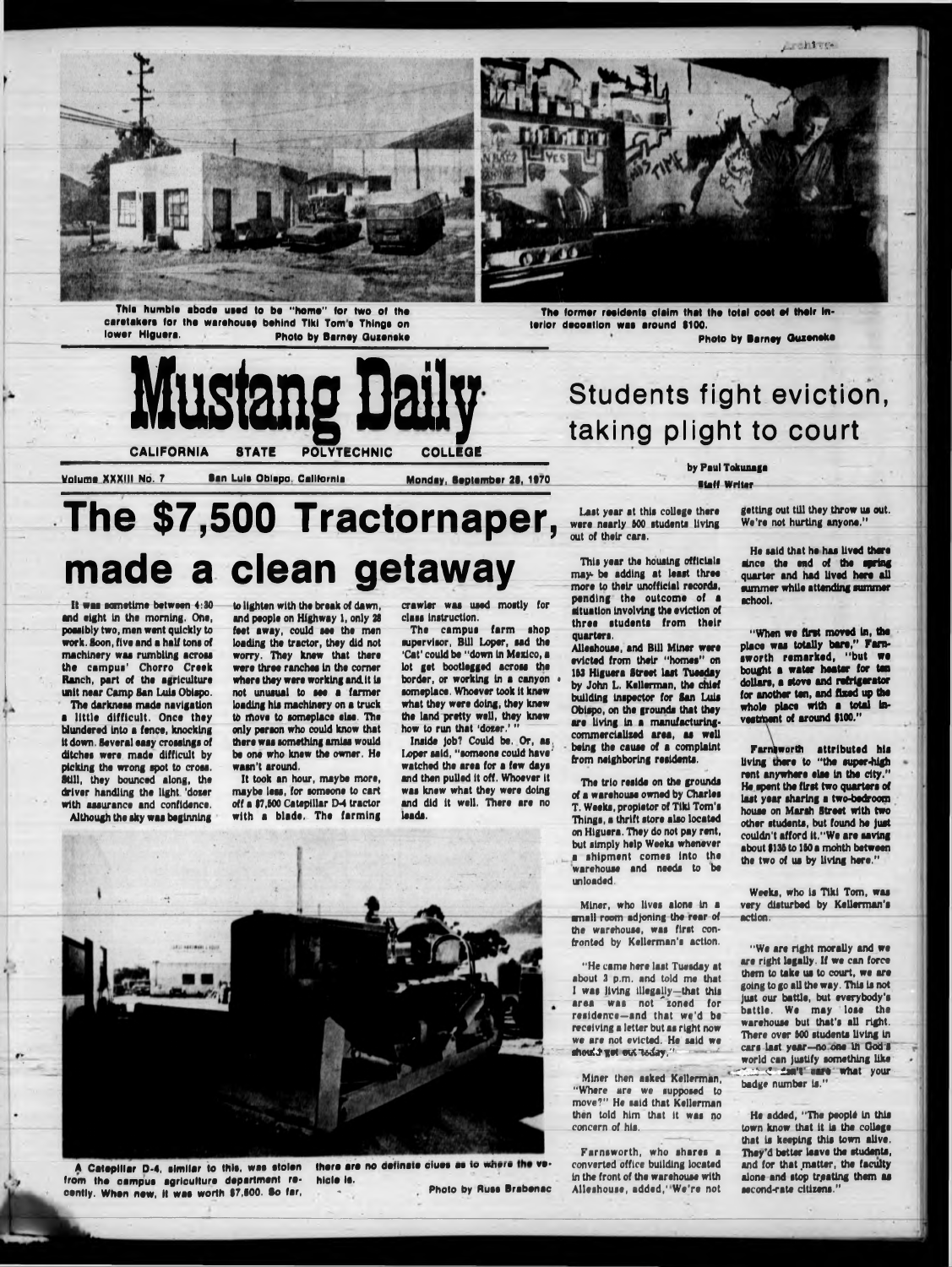

**contains no cyclamates \*" 1—■**

**1050 Foothill Boulevard/San LUis Obispo/Phono 544-4540**

**Master Charge B ankAm erlcard**

## **A New Modern Station**

### **carburetor adjustments. We do this for you free.**

**Chevron Cr. Card ' Am erican E sprees**

**Open 24 Hours**

328 **Marsh**



**(Mechanic-Myron Clauzel)**

543 1527

# **Stenner**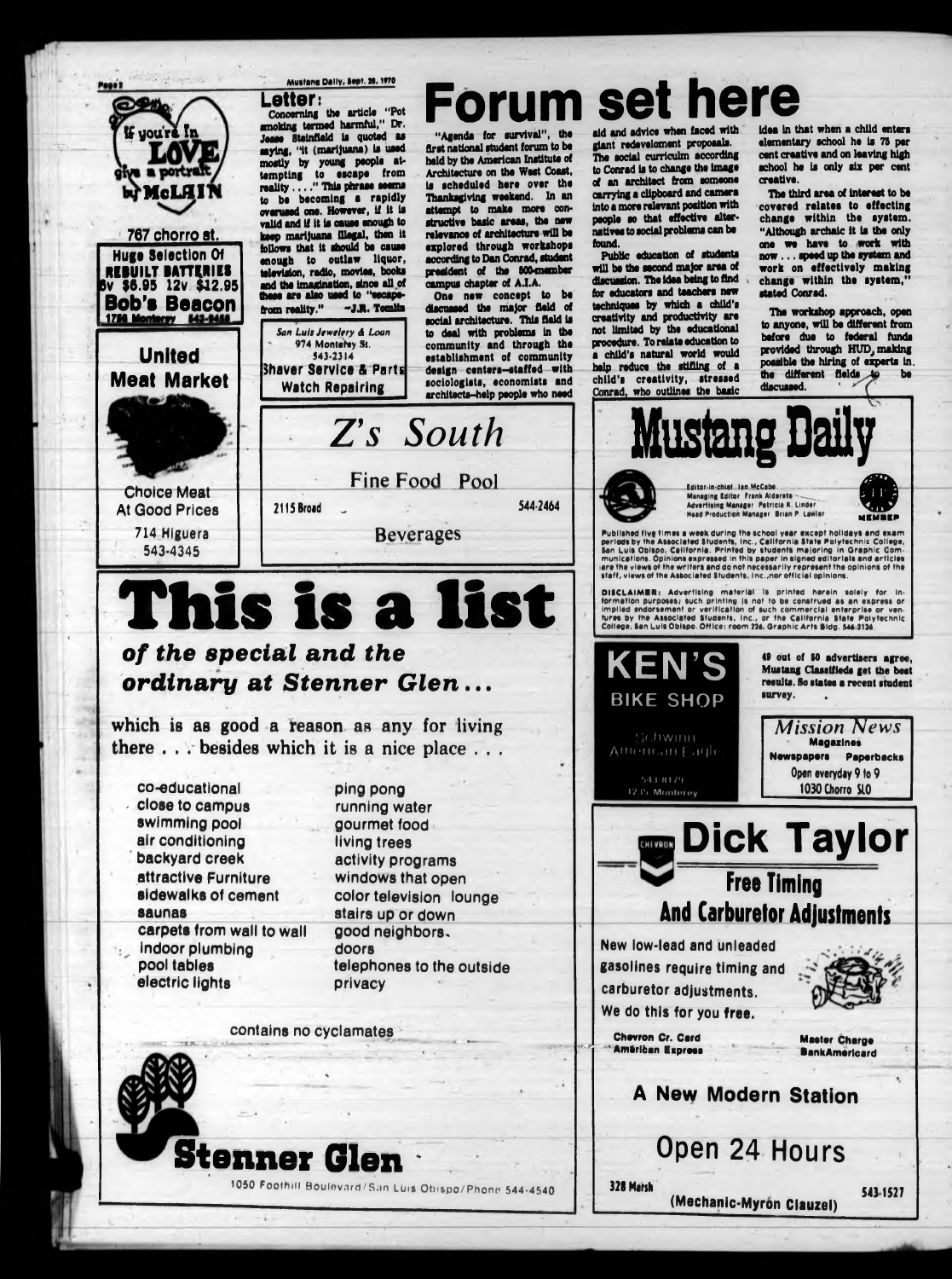**Sept. il,** 1**\***70**, Mustang Daily Page)**

# **Kole claims dead return**

"Jesus Christ is no illusion but a reality and people can get to know Him In a peraonal way."

Using this as his focal point, magician Andre Kole delved into the topic, "Do The Dead Raturn?" delivering a two hour presentation that left a standing room only crowd spellbound last Thursday night in the Little Theatre.

Billed as "America's Leading Illusionist," Kola demonstrated hla wizardry In such levels as extra sensory perception, dalrvoyancy, withchcraft, and the supernatural. Entering the stage behind a cloud of smoke, Kole began by using his slight of hand with a deck of cards to Illustrate the power of clairvyancy.

Referring to his background in magicianship, Kole stated, "I began in magic when I was seven years old. I used to practice from ten to twelve hours a day, sometimes seven days a week," He recalled many nights of going to bed with aching fingers covered with blisters from working with the many objects used In his shows.

Kole discussed the phenomena of predicting the death of President John F. Kennedy, and attributed it to the coincidence that every president that has been elected to the office since 1840 has never left the White House alive If the year of hla election ended in the number aero.

# **770 H lguera 544-53\*0 Rooms For Rent**

Kole added that from this practicing, his fingers became very sensitive to touching things, and gave demonstrations with members of the audience to Illustrate hla extraordinary ability of reaching into the world of the fourth dimension.

Before continuing with his craftsmanship, Kole gave a brief autobiographical sketch of his past. "At the age of 25 I had everything." He related the many things he owned, and his many accomplishments to that date. But he admitted a deep void within himself: "Mapy nights backstage in my dressing room I thought, 'Here I've accomplished everything I set out for in life and there is still an emptiness in my life'."

He discussed the controversial topic of communication with dead which, he said, reached a high point in 1843, when two dsters, Margaret and Katie Fox showed the world that they communicated with a man who had died In their house, by using a series of knocks. This continued

> **The Anderson Hotel With Its New Restaurant And Cocktail Lounge Is Renting Rooms By The Month. All Rooms Have Private Bath.**

**Mission Stationery**

**Xerox Copy Service**

for 40 years until they uncovered the secret that had mystified magicians, theologians and scientists from all over the universe: they would create the "knock" by cracking a Joint in their big toe. They revealed that they started It as a Joke to drive their mother craxy.

Kole, very Intrigued, himself, by this phenomena, studied it wery deeply, but found that "after nearly SO years of learning, willful communication with the dead is not possible." However, by using his magical and creative abilities, Kole created a "seance," showing what It may be like If one could communicate with the dead.

talked of the increasing number of earthquakes that have covered the globe during thla century, the wars In South-east Asia and the Middle East, and that "twothirds of the world don't have enought to eat. Twelve thouaand people die each day from starvation.''

Kole then gave his views on a Ufa with Christ and how "each of you can know Him In a personal way."

Soon afterwards, two of his dear friends, also in show business, took their lives. Kole, very disillusioned, began to ask himself, "Why am I here? Where am I going? What is the purpose In my life?"

He then attended a meeting at a university where some college kids spoke of their 'wersonal relationship with Jesus Christ." This amazed Kole. "They talked of God as their dear friend and He

DON'S

**Shoe Repair**

**t115 Broad St.** 

**COVELL**

**Shoe Repair**

**(Student Operated)**

**1137 Garden** 

really was."

### **\$75 Per Month**

**955 M onterey 543-0900**

**2074 Monterey 543-1313** 

Kole was later challenged by some friends to investigate the miracles of Christ from a magician's point of view. Proud of the fact that he had never been tricked by a fallow magician, Kole took up the challenge of determining whether Jesus was a first centry sorcerer, or what He claimed himself to be, "the Messiah."

He recalled that "after several months of Investigating the evidence concerning, the reurrection of Jesus Christ and Hla other miracles, I came to the place where I eliminated every possibility of the use of some form of mesmerism, hypnosis, or other means of deception."

Kole then related his experiences researching the book of Revelation In the New Testament, which explain the second coming of Christ to this earth.

"When I began to investigate it as an illusionist, I saw that It wasn't natural but supernatural." He referred also to the 24th chapter of the Gospel of Matthew, where It says, "Two men will be in the field; one will be taken and one Is left behind. Two women will be grinding at the handmill; one is taken and one is left behind. You must be on the alert then, for you do not know when your master is coming."

Kole said that Christ gave 27 signs to watch for in His coming. He went over five of these: "In Matthew 24, It says that we must be ready for earthquakes, wars and famine," he related. He

"Christianity Is not Just a list of do's and don'ta. Jesus Christ Is a gentleman. He will not force His way Into your life. He asks, "Many of you here have tried many things, sex, drugs, I In\* vltsyou to try Jesus Christ."

Kole then cloeed his show with a prayer, asking those who wanted to "try Jesus Christ" to say this prayer silently:

"Jesus, I ask you to come Into my life . . . . ''



*\*\* HAIR '*

**GROOVY TRIMS! 1032 Nipomo Street** 



#### Cal Poly's<br>MUSTANG DAILY **C L A S S IF IE D A D V E R T IS IN G P aym en t In ad vance requ ired M in im u m c h a re \* ..1 1 0 0** O N I **T im e T H R U T im \*» Lines**  $\overline{1}$ II 00 S1.S0  $\cdot$ **SI.25**  $1.75$  $2.00$  $\mathbf{I}$  $\overline{1.90}$ **Added**<br>Lines 25 25 D**eadlines for copy :<br>Academic bays before ad A P P B A B I. A utom otive IM S Y a m a h a Bnduro. ll» c < Good condition. Compression r tlta s a . C all M ik a at 544-4140.** 1970 Chevy Nova. Sacrifice. 4-speed **transm ission. ISO engine, radio, w ired tor stereo \*.000 m il\*s . S4S-S44S feators S p m S43 M37 atta r S p m . IM A M a lib u 4-speed. A ir cond e x c e lle n t Cond. I1J00 or bast offer C all S4314I4 Housing Availiable Per Paculty Rental 1 Bdrm, Beach Mse,, Furnished,<br><b>Reasonable rent to Cat Paty in:**<br>Structor who will also care for the<br>yard . Contact Mrs. Hickman 995<br>3751 2098 Pacific, Cayucos. **Help Wanted** Cal Poly wife who is pushing hubby **through tor position as cashiar, telephone racaptionist and w a rra n ty eta.m s w ork tor • O anaral Motors Dealer.** Must have Automotive experience, Contact <del>M</del>rs, McDanie<br>at Kimball Motor Co. in person **Part or full time Employment use** your capabilities to the full. **Earning potential unlimited to q u a lifie d . C all S44 42\*4 CENCO EMPLOYMENT AGENCY Permanent & Temporary Jobs.<br>Professional typing for Cal Poly**<br>students. 774 Marsh 544-4646 **For Sale Rollaway beds-815. Oak office desk—140 D m atta sat—S2S. Rat stove com bination—U S Pots. Pans. S ilv erw are. Ironing boards Books. Study tables, dishes, chairs It's ail** at Joe's place, 645 Higuera, SLO. **Schoolboy Rad D elicious A pply\* other v e ritie s . Radstonas Daisy D ali R anch, Saa Canyon. StS 22)4 A Beautiful human hair Pall Med. Brown. Can be yours for lust I2S C all 773 2S2\* a tta r 7. i** Great Dane Puppies Huge<br>Adorable. AKC. Five weeks old<br>Arroyo Grande 40° 2544 POSTER COLLECTORS

**Richardson's Texaco**

### **RECAPPED TIRES \$11<sup>00</sup>**

SPECIAL AND any size whitewail **with recepabre trad e-in \* 4 \* \* Guarantee! Life of Treed** up to 50% worn-free replacement over 50% worn-\$5 replacement charge

> Freeway Union Service **certified auto care 1340 Taft (at California St.)**

*I?..:: ■ ■* **- r - A T T E N T IO N P R A T I R N I T I B I A S O R O R O T III T sh irts daslenad to your o rd a r. Special D iscount\* on I do t. or m ors. By B aachball 4)0** SAN FRANCISCO ROCK<br>CONCERT POSTERS Full color, Out of print. Full size<br>ariginals, from the Fillmore<br>Auditorium - Guaranteed highes<br>quality or money refunded<br>Originally cost \$1.50 ea. Limited<br>offer 6.54.95 We pay postage, Ar<br>buckle \$ros, 3071 Piedmont Ave.,<br> **P ro n t St. A v ila B each. SM-1117.** Tires Recaps Fully - Guaranteed.<br>Any size white white wall \$11.00.<br>Preeway Union Service. 1340 Taft at **C a lif.**

**W anted**

**WANTED** used 10 speed bike. Call 546 3304